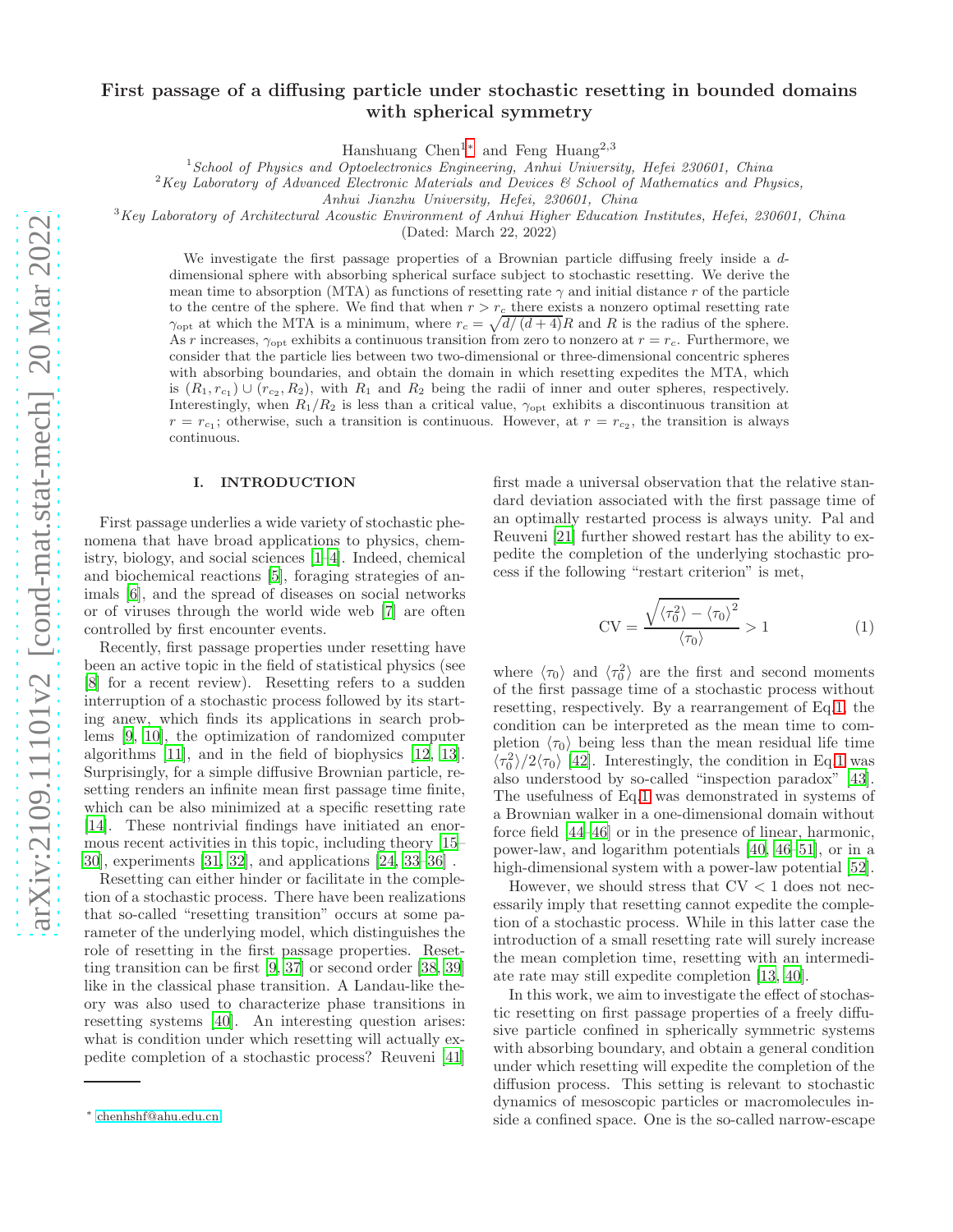problem [\[53\]](#page-6-31) that gives the mean time when a Brownian particle or a polymer trapped in a confined domain escapes from a single narrow opening for the first time [\[54](#page-6-32)[–59\]](#page-7-0). Examples include an ion finding an open ion channel situated within the cell membrane or a protein receptor locating a particular target binding site [\[5\]](#page-6-2). In soft condensed matter and in a variety of biological systems, the transport of Brownian particles in restricted channels is also relevant in this context [\[60](#page-7-1)[–73\]](#page-7-2).

To be specific, we consider the particle diffusing freely inside a sphere or between two concentric spheres subject to resetting at random times, but with a constant rate  $\gamma$ . Using a renewal approach, we derive the mean time to adsorption (MTA) as functions of  $\gamma$  and the initial distance r of the particle to the centre of sphere. For a d-dimensional sphere of radius  $R$ , the MTA can be optimized at a nonzero resetting rate  $\gamma_{\text{opt}}$  when  $r >$  $r_c = \sqrt{d/d + 4}$ , and  $\gamma_{\text{opt}}$  shows a continuous transition at  $r = r_c$ . For two concentric spheres, the resetting can lead to more rich feature of phase transitions. The domains in which the resetting expedites the MTA are  $(R_1, r_{c_1}) \cup (r_{c_2}, R_2)$ , where  $R_1$  and  $R_2$  are the radii of the inner sphere and outer sphere, respectively. Interestingly, when  $R_1/R_2$  is less than a critical value,  $\gamma_{\text{opt}}$  shows a discontinuous transition at  $r = r_{c_1}$  and a continuous transition at  $r = r_{c_2}$ . Otherwise, both the transitions are continuous. Finally, the asymptotical behaviors in the limit of  $R_1/R_2 \rightarrow 0$  at two transitions are shown.

# II. MEAN TIME TO ADSORPTION OF A FREELY DIFFUSIVE PARTICLE IN A BOUNDED DOMAIN

Let us begin with a general theory for a freely diffusive particle in a bounded domain  $\Omega$  with absorbing boundaries (denoted by  $\partial\Omega$ ) in the absence of resetting. Letting  $p(x, t|x_0)$  denote the conditional probability density of finding the particle at a position  $x$  at time  $t$ , provided that its initial position was  $x_0 \in \Omega$ , we write down the Fokker–Planck equation for the process,

$$
\frac{\partial p(x,t|x_0)}{\partial t} = D\nabla^2 p(x,t|x_0), \quad x \in \Omega \tag{2}
$$

with boundary condition

$$
p(\boldsymbol{x}, t|\boldsymbol{x}_0) = 0, \quad \boldsymbol{x} \in \partial\Omega,
$$
 (3)

where  $D$  is the diffusion coefficient. The process ends when the particle hits the absorbing boundaries. Denote by  $Q_0(t|x_0) = \int_{x \in \Omega} p(x, t|x_0) dx$  the survival probability that the particle has not yet been absorbed up to time  $t$  in the absence of resetting providing that it has started from position  $x_0$ , which satisfies a backward Fokker-Planck equation [\[8](#page-6-5), [14\]](#page-6-11),

<span id="page-1-0"></span>
$$
\frac{\partial Q_0(t|\mathbf{x}_0)}{\partial t} = D\nabla^2 Q_0(t|\mathbf{x}_0),\tag{4}
$$

with boundary condition

<span id="page-1-1"></span>
$$
Q_0(t|\boldsymbol{x}_0) = 0, \quad \boldsymbol{x}_0 \in \partial \Omega.
$$
 (5)

Performing the Laplace transform for  $Q_0(t|\mathbf{x}_0)$ ,  $\tilde{Q}_0(s|\bm{x}_0) = \int_0^\infty e^{-st} Q_0(t|\bm{x}_0) dt$ , Eq[.4](#page-1-0) becomes [\[1,](#page-6-0) [8\]](#page-6-5)

<span id="page-1-2"></span>
$$
s\tilde{Q}_0(s|\boldsymbol{x}_0) - 1 = D\nabla^2 \tilde{Q}_0(s|\boldsymbol{x}_0), \tag{6}
$$

and the boundary condition in Eq.[\(5\)](#page-1-1) translates to  $\tilde{Q}_0(s|\boldsymbol{x}_0) = 0$  for  $\boldsymbol{x}_0 \in \partial\Omega$ . In Eq.[\(6\)](#page-1-2), we have assumed that the particle does not start from absorbing boundaries, such that the initial condition is  $Q_0(0|\boldsymbol{x}_0) = 1$ .

The stochastic process is terminated once the particle hits the absorbing boundaries. Letting  $\tau_0$  denote the time to absorption and the probability density of  $\tau_0$  is given by  $-\partial Q_0(t|\mathbf{x}_0)/\partial t$  [\[1](#page-6-0), [2](#page-6-33)]. This allows us to calculate any moment of  $\tau_0$  from  $\tilde{Q}_0(s|\boldsymbol{x}_0)$  following the relation [\[1](#page-6-0), [50\]](#page-6-34),

<span id="page-1-6"></span>
$$
\langle \tau_0^n(\mathbf{x_0}) \rangle = (-1)^{n-1} n \lim_{s \to 0} \frac{d^{n-1} \tilde{Q}_0(s|\mathbf{x_0})}{ds^{n-1}}. \tag{7}
$$

In particular,  $n = 1$  corresponds to the mean time to adsorption (MTA) and  $n = 2$  to the mean squared time to adsorption (MSTA).

We now explore the effect of stochastic resetting on the diffusion process. We assume that at each time the particle is reset instantaneously to a given position  $x_r$  with a constant rate  $\gamma$ . Furthermore, the survival probability  $Q(t|\mathbf{x}_0)$  in the presence of resetting can be connected with  $Q_0(t|\mathbf{x}_0)$  by a last renewal equation [\[22](#page-6-35), [74](#page-7-3)],

<span id="page-1-3"></span>
$$
Q(t|\boldsymbol{x}_0) = e^{-\gamma t} Q_0(t|\boldsymbol{x}_0)
$$
  
+  $\gamma \int_0^t e^{-\gamma \tau} Q_0(\tau|\boldsymbol{x}_r) Q(t-\tau|\boldsymbol{x}_0) d\tau.$  (8)

The first term in Eq[.8](#page-1-3) represents trajectories in which there has been no resetting. The second term represents trajectories in which resetting has occurred at least once. The integral is over  $\tau$ , the time elapsed since the last reset and we have a convolution of survival probabilities: survival starting from  $x_0$  with resetting up to time  $t - \tau$ (the time of the last reset) and survival starting from  $x_r$ in the absence of resetting for duration  $\tau$ .

In the Laplace domain, Eq[.8](#page-1-3) becomes

<span id="page-1-4"></span>
$$
\tilde{Q}(s|\boldsymbol{x}_0) = \frac{\tilde{Q}_0(\gamma + s|\boldsymbol{x}_0)}{1 - \gamma \tilde{Q}_0(\gamma + s|\boldsymbol{x}_r)}.
$$
\n(9)

If the resetting position coincides with initial position, i.e.  $x_r = x_0$ , Eq[.9](#page-1-4) simplifies to

<span id="page-1-5"></span>
$$
\tilde{Q}(s|\boldsymbol{x}_0) = \frac{\tilde{Q}_0(\gamma + s|\boldsymbol{x}_0)}{1 - \gamma \tilde{Q}_0(\gamma + s|\boldsymbol{x}_0)}.
$$
\n(10)

The MTA in the presence of resetting is given by

<span id="page-1-7"></span>
$$
\langle \tau(\boldsymbol{x}_0) \rangle = \tilde{Q}(0|\boldsymbol{x}_0) = \frac{\tilde{Q}_0(\gamma|\boldsymbol{x}_0)}{1 - \gamma \tilde{Q}_0(\gamma|\boldsymbol{x}_0)},\tag{11}
$$

where we have utilized Eq[.10](#page-1-5) in the last step. In terms of Eq[.7](#page-1-6) and Eq[.11,](#page-1-7) it is not hard to verify that the condition given in Eq[.1](#page-0-1) is equivalent to the derivative of  $\langle \tau \rangle$  with respect to  $\gamma$  being less than zero at  $\gamma = 0$ .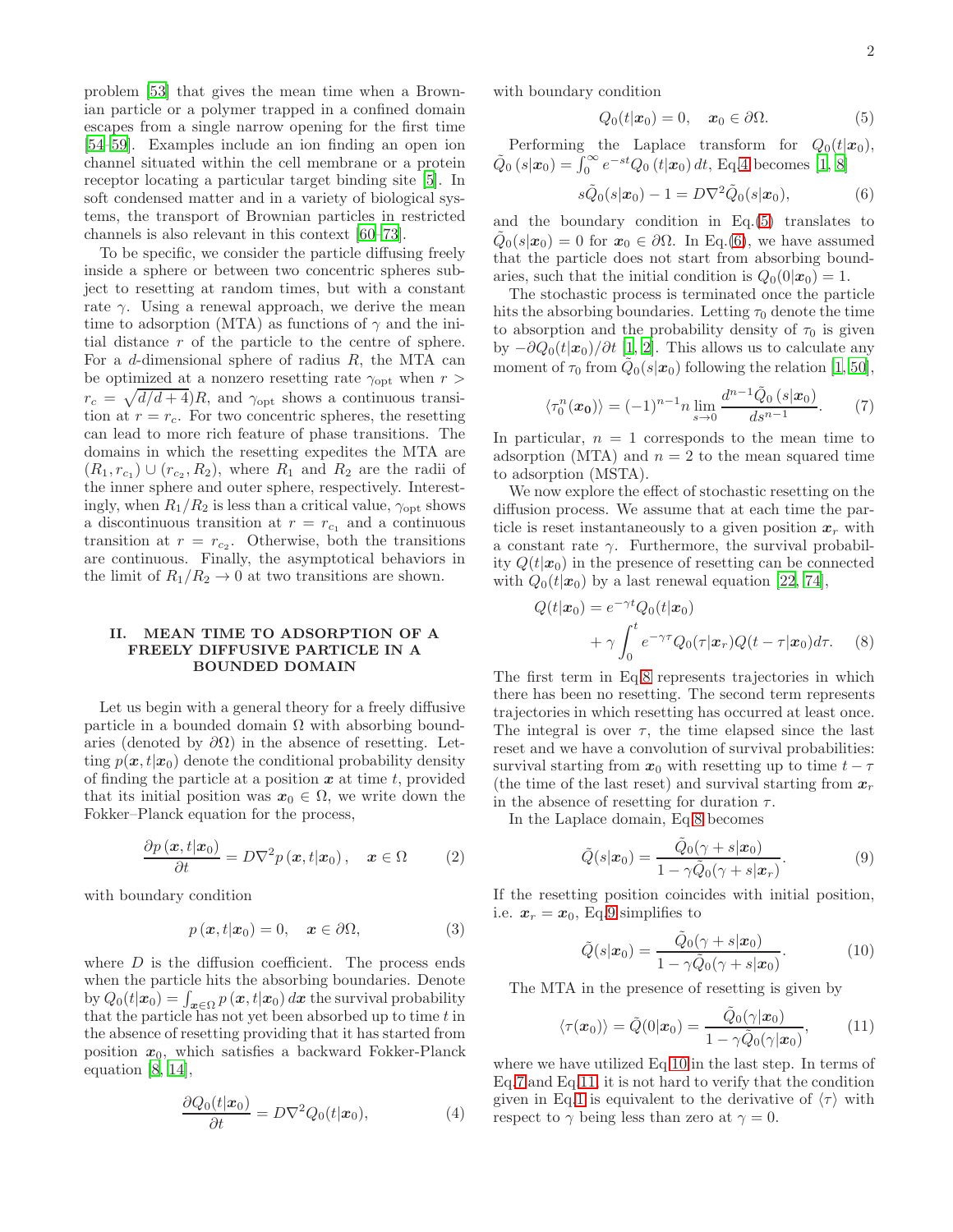

<span id="page-2-0"></span>FIG. 1. A Brownian particle diffuses freely inside a ddimensional sphere of radius R under stochastic resetting. The particle starts from a distance r to the centre of sphere. The process is terminated once the particle hits the absorbing spherical surface.

#### III. RESULTS IN d-DIMENSIONAL SPHERE

We consider a  $d$ -dimensional sphere of radius  $R$ , where spherical surface is an absorbing boundary and the diffusing particle starts from a distance  $r(< R)$  to the centre of sphere. With the rate  $\gamma$ , the particle is reset to initial position. See Fig[.1](#page-2-0) for an illustration. Let us first derive the survival probability in the absence of resetting. Since the system has the spherical symmetry and only the radial part is relevant, Eq[.6](#page-1-2) can be written as

<span id="page-2-1"></span>
$$
\frac{D}{r^{d-1}}\frac{\partial}{\partial r}\left(r^{d-1}\frac{\partial \tilde{Q}_0(s|r)}{\partial r}\right) - s\tilde{Q}_0(s|r) + 1 = 0.
$$
 (12)

The general solution to Eq[.12](#page-2-1) is

<span id="page-2-9"></span>
$$
\tilde{Q}_0(s|r) = \frac{1}{s} + C_1 r^{1-d/2} I_{d/2-1}(\alpha r) \n+ C_2 r^{1-d/2} K_{d/2-1}(\alpha r),
$$
\n(13)

where  $I_m(z)$  and  $K_m(z)$  are the modified Bessel functions of the first kind and of the second kind, respectively.  $\alpha =$  $\sqrt{s/D}$ ,  $C_1$  and  $C_2$  can be determined by the boundary conditions.

Considering the following boundary conditions,

<span id="page-2-2"></span>
$$
\tilde{Q}_0(s|0) < \infty, \quad \tilde{Q}_0(s|R) = 0.
$$
\n(14)

The first condition in Eq. $(14)$  implies that when the partical starts from the centre of sphere the survival probability is a finite value, which leads to  $C_2 = 0$  as  $K_{d/2-1}(\alpha r)$  diverges at  $r=0$ . The second condition in Eq.[\(14\)](#page-2-2) indicates that the survival probability equals to zero when the particle starts from absorbing spherical surface, from which we can fix the coefficient  $C_1$ . Therefore,  $\tilde{Q}_0$  can be written as

<span id="page-2-3"></span>
$$
\tilde{Q}_0(s|r) = \frac{1}{s} - \frac{r^{1-d/2} I_{d/2-1}(\alpha r)}{sR^{1-d/2} I_{d/2-1}(\alpha R)}.
$$
(15)



<span id="page-2-7"></span>FIG. 2. The dimensionless mean time to adsorption  $\langle \bar{\tau} \rangle$  as a function of dimensionless resetting rate  $\bar{\gamma}$  inside 2d and 3d spheres for two different  $\bar{r}$ . (a) 2d:  $\bar{r} = 0.8$ ; (b) 2d:  $\bar{r} = 0.5$ ; (c) 3d:  $\bar{r} = 0.8$ ; (d) 3d:  $\bar{r} = 0.5$ . Comparison is made between simulation (symbols) and theory (lines). In the simulation, we have used the parameters:  $D = 0.1$ ,  $R = 1$  and  $dt = 10^{-5}$ .

Let us define a dimensionless length (rescaled with the radius of sphere  $R$ ) and time (rescaled with the diffusion time  $R^2/D$  by setting

$$
\bar{r} = r/R, \qquad \bar{\tau} = \tau D/R^2. \tag{16}
$$

The dimensionless MTA and MSTA without resetting are obtained from Eq. $(7)$  and Eq. $(15)$ , given by

<span id="page-2-4"></span>
$$
\langle \bar{\tau}_0(\bar{r}) \rangle = \frac{1 - \bar{r}^2}{2d},\tag{17}
$$

and

<span id="page-2-5"></span>
$$
\langle \bar{\tau}_0^2(\bar{r}) \rangle = \frac{\left(1 - \bar{r}^2\right) \left[ (d+4) - d\bar{r}^2 \right]}{4d^2(d+2)}.
$$
 (18)

Substituting Eq[.17](#page-2-4) and Eq[.18](#page-2-5) into Eq[.1,](#page-0-1) we arrive at the domain in which restart expedites the MTA,

<span id="page-2-6"></span>
$$
\bar{r} \in (\bar{r}_c, 1), \quad \bar{r}_c = \sqrt{\frac{d}{d+4}}.\tag{19}
$$

Eq.[\(19\)](#page-2-6) is one of main theoretical results of the present work. It is shown that such a critcal distance  $\bar{r}_c$  is dimension-dependent. In particular,  $d = 1$  corresponds to a one-dimensional interval  $(-R, R)$  with absorbing end points, in which the acceleration domain in Eq[.19](#page-2-6) becomes  $(-R, -\frac{1}{\sqrt{2}})$  $\frac{1}{5}R$ ) ∪ ( $\frac{1}{\sqrt{2}}$  $\frac{1}{5}R, R$ , in agreement with the results of Ref.[\[39](#page-6-21), [44,](#page-6-27) [45\]](#page-6-36).

Substituting Eq[.15](#page-2-3) into Eq[.11,](#page-1-7) we obtain a dimensionless MTA in the presence of resetting,

<span id="page-2-8"></span>
$$
\langle \bar{\tau} \rangle = \frac{\bar{r}^{d/2 - 1} I_{d/2 - 1} \left( \sqrt{\bar{\gamma}} \right)}{\bar{\gamma} I_{d/2 - 1} \left( \bar{r} \sqrt{\bar{\gamma}} \right)} - \frac{1}{\bar{\gamma}},\tag{20}
$$

where  $\bar{\gamma} = \gamma R^2/D$  is a dimensionless resetting rate.

In Fig[.2,](#page-2-7) we plot  $\langle \bar{\tau} \rangle$  as a function of  $\bar{\gamma}$  for  $d = 2$  and  $d = 3$  and for two different values of  $\bar{r}$ :  $\bar{r} = 0.8$  and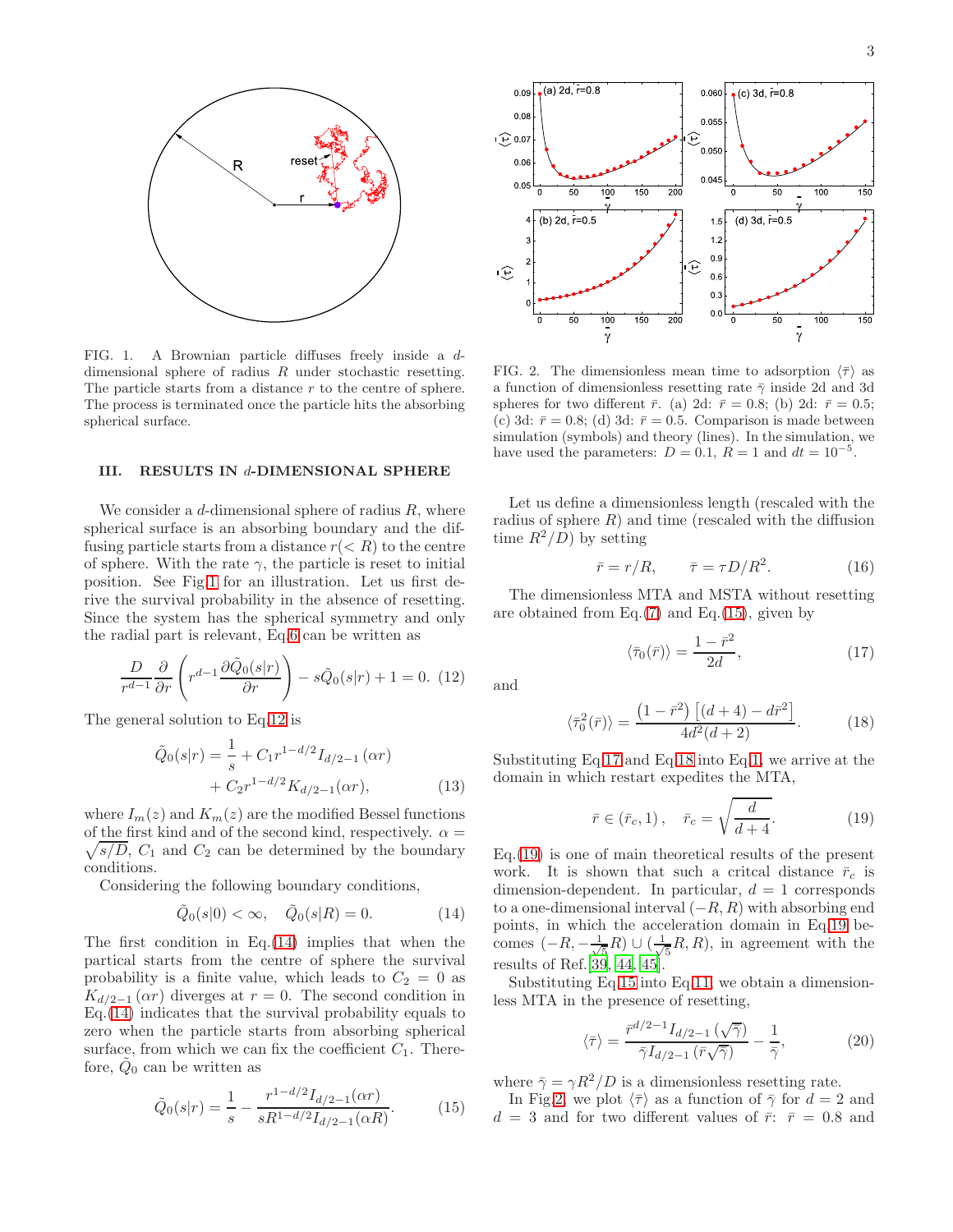

<span id="page-3-1"></span>FIG. 3. Graphical solution of Eq.[\(21\)](#page-3-0) for different values of  $\bar{r}$ in  $d = 2$ . The optimal resetting rate  $\bar{\gamma}_{opt}$  are highlighted by circles.

 $\bar{r}=0.5$ . When  $\bar{r}$  lies in the domain defined in Eq[.19,](#page-2-6) there exists an optimal  $\bar{\gamma}_{\text{opt}}$  for which the MTA can be minimized, see Fig[.2\(](#page-2-7)a)  $(d = 2 \text{ and } \bar{r} = 0.8)$  and Fig.2(c)  $(d = 3 \text{ and } \bar{r} = 0.8)$ . Otherwise,  $\langle \bar{\tau} \rangle$  show a monotonic increase with  $\bar{\gamma}$ , i.e., the resetting prolongs the MTA, see Fig[.2\(](#page-2-7)b)  $(d = 2 \text{ and } \bar{r} = 0.5)$  and Fig.2(d)  $(d = 3 \text{ and }$  $\bar{r}=0.5$ ). In order to verify the theoretical results, we have also performed the Langevin dynamics simulations to obtain the MTA. These data (see symbols in Fig[.2\)](#page-2-7) are in good agreement with theory. The details of the numerical simulation are given in the Appendix [A.](#page-5-0)

To determine the optimal resetting rate, we take the derivative of  $\langle \bar{\tau} \rangle$  with respect to  $\bar{\gamma}$ , and the derivative is equal to zero at  $\bar{\gamma} = \bar{\gamma}_{\text{opt}}$ . From Eq.[\(20\)](#page-2-8), we get the following transcendental equation,

<span id="page-3-0"></span>
$$
\frac{\bar{r}^{d/2-1}I_{d/2-1}\left(\sqrt{\bar{\gamma}}\right)}{I_{d/2-1}\left(\bar{r}\sqrt{\bar{\gamma}}\right)} - \frac{\bar{r}^{d/2-1}\sqrt{\bar{\gamma}}\left[I_{d/2-2}\left(\sqrt{\bar{\gamma}}\right) + I_{d/2}\left(\sqrt{\bar{\gamma}}\right)\right]}{4I_{d/2-1}\left(\bar{r}\sqrt{\bar{\gamma}}\right)} + \frac{\bar{r}^{d/2}\sqrt{\bar{\gamma}}I_{d/2-1}\left(\sqrt{\bar{\gamma}}\right)\left[I_{d/2-2}\left(\bar{r}\sqrt{\bar{\gamma}}\right) + I_{d/2}\left(\bar{r}\sqrt{\bar{\gamma}}\right)\right]}{4\left[I_{d/2-1}\left(\bar{r}\sqrt{\bar{\gamma}}\right)\right]^2} = 1.
$$
\n(21)

In Fig[.3,](#page-3-1) we graphically solve for different values of  $\bar{r}$  in  $d = 2$ . In Fig[.4,](#page-3-2) we plot  $\bar{\gamma}_{\text{opt}}$  as a function of  $\bar{r}$  for  $d = 1$ , 2, and 3.  $\bar{\gamma}_{\text{opt}}$  shows a continuous transition from zero to nonzero value as  $\bar{r}$  passes through the critical value  $\bar{r}_c$ . We note that the transition is continuous or second order, such that the domain defined in Eq[.19](#page-2-6) is a sufficient and necessary condition for expediting the MTA via resetting [\[40\]](#page-6-22).

# IV. RESULTS IN TWO d-DIMENSIONAL CONCENTRIC SPHERES

Furthermore, we now turn to a freely diffusive Brownian particle between two d-dimensional concentric spheres, starting from a distance  $r$  to the center of sphere,



<span id="page-3-2"></span>FIG. 4.  $\bar{\gamma}_{\text{opt}}$  as a function of  $\bar{r}$  for 1d, 2d and 3d spheres.

 $R_1 < r < R_2$  with  $R_{1(2)}$  being the radius of inner (outer) sphere. The two spherical shells are absorbing boundaries. See Fig[.5](#page-4-0) for an illustration. The general solution of  $\tilde{Q}_0(s|r)$  is given by Eq[.13,](#page-2-9) imposing on the boundary conditions,

$$
\tilde{Q}_0(s|R_1) = \tilde{Q}_0(s|R_2) = 0,\t(22)
$$

which yields

<span id="page-3-3"></span>
$$
\tilde{Q}_0(s|r) = \frac{G_d(\alpha, R_1, r) + G_d(\alpha, r, R_2) + G_d(\alpha, R_2, R_1)}{sG_d(\alpha, R_2, R_1)}
$$
\n(23)

where

$$
G_d(x, r_1, r_2) = (r_1 r_2)^{1 - d/2} I_{d/2 - 1}(xr_1) K_{d/2 - 1}(xr_2)
$$

$$
- (r_1 r_2)^{1 - d/2} I_{d/2 - 1}(xr_2) K_{d/2 - 1}(xr_1)
$$
(24)

and again  $\alpha = \sqrt{s/D}$ .

In terms of Eq[.7,](#page-1-6) a dimensionless MTA in the absence of resetting is given by [see also Chap. 6 of [\[1\]](#page-6-0)]

$$
\langle \bar{\tau}_0(\bar{r}) \rangle = \begin{cases} \frac{1}{2d} \left[ \frac{\bar{r}^{2-d} - c^{2-d}}{c^{2-d} - 1} \left( c^2 - 1 \right) - \left( \bar{r}^2 - c^2 \right) \right], & d \neq 2\\ \frac{1}{2d} \left[ \frac{\ln \bar{r}}{\ln c} \left( c^2 - 1 \right) - \left( \bar{r}^2 - 1 \right) \right], & d = 2 \end{cases}
$$
\n(25)

where  $c = R_1/R_2$  and  $\bar{r} = r/R_2$ . Substituting Eq[.23](#page-3-3) into Eq[.11,](#page-1-7) we obtain a dimensionless MTA in the presence of resetting,

<span id="page-3-4"></span>
$$
\langle \bar{\tau} \rangle = -\frac{1}{\bar{\gamma}} - \frac{1}{\bar{\gamma}} \frac{G_d(\sqrt{\bar{\gamma}}, 1, c)}{G_d(\sqrt{\bar{\gamma}}, c, \bar{r}) + G_d(\sqrt{\bar{\gamma}}, \bar{r}, 1)}.
$$
 (26)

Inspired by the results in spheres, one can speculate that when the particle starts closer to the two absorbing spherical surfaces, the MTA can be optimized via resetting. Otherwise, the resetting is not be beneficial for lowering the MTA. Generally, the acceleration domain is consisted of

$$
\bar{r} \in (c, \bar{r}_{c_1}) \cup (\bar{r}_{c_2}, 1). \tag{27}
$$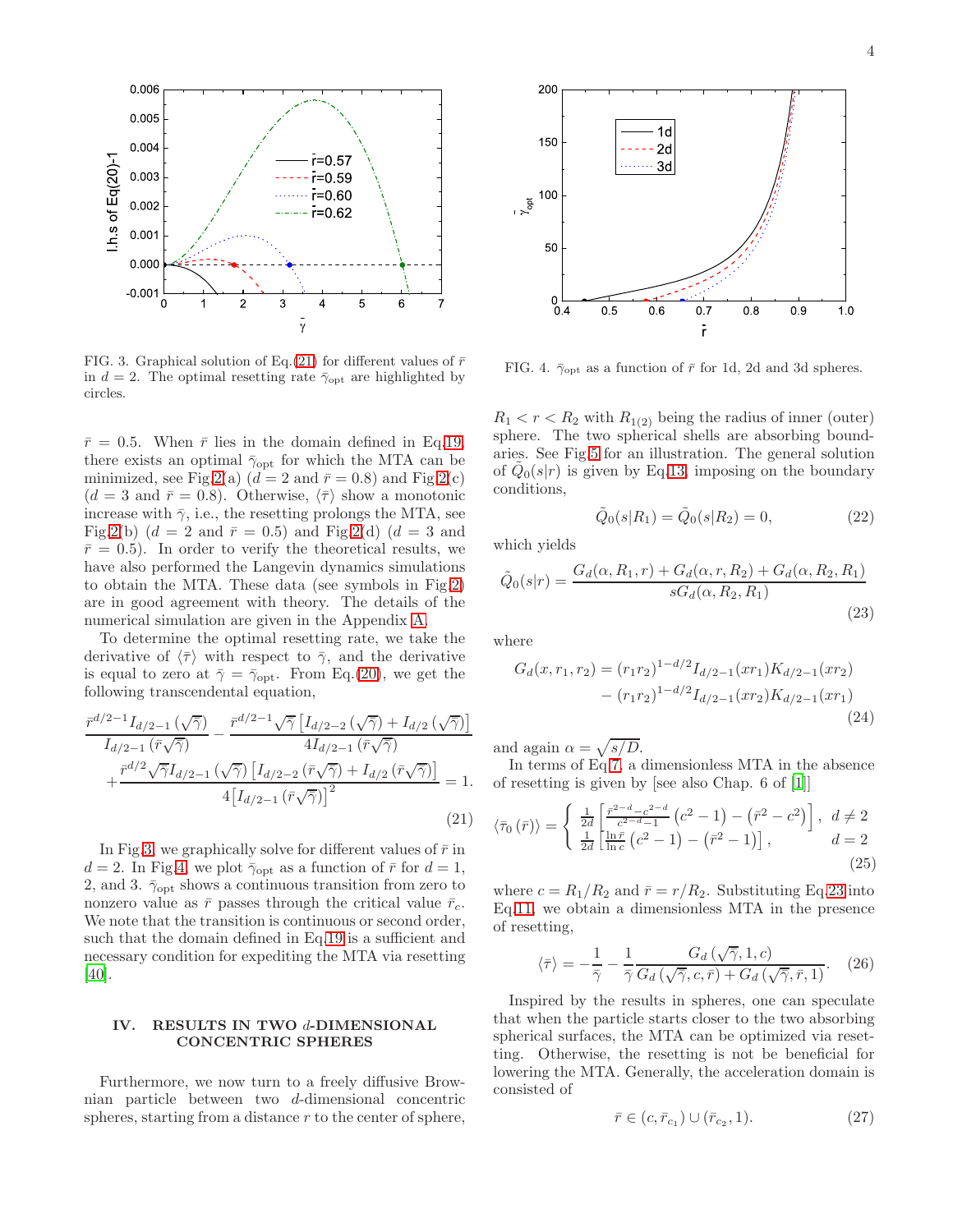

<span id="page-4-0"></span>FIG. 5. A Brownian particle diffuses freely between two concentric d-dimensional spheres under stochastic resetting.  $R_1$ and  $R_2$  are the radii of inner sphere and outer sphere, respectively. The particle starts from a distance  $r (R_1 < r < R_2)$ to the centre of sphere. The process is terminated once the particle hits the inner or outer spherical surface.



<span id="page-4-1"></span>FIG. 6.  $\bar{\gamma}_{\text{opt}}$  as a function of  $\bar{r}$  for 1d, 2d and 3d concentric spheres. Here  $c = 0.2$ .

However, the derivation of  $\bar{r}_{c_{1,2}}$  is rather complex for general dimensions. Therefore, here we only focus on  $d = 1, d = 2$ , and  $d = 3$ . This is particularly simple for  $d = 1$ , since the space consists of two disconnected onedimensional intervals. In such a case,  $\bar{r}_{c_1,2}$  can given by the results in Eq.[\(19\)](#page-2-6) for  $d = 1$ ,  $\bar{r}_{c_{1,2}} = \frac{5(1+c)\mp\sqrt{5}(1-c)}{10}$ . Meanwhile,  $\bar{\gamma}_{\text{opt}}$  shows a continuous transition at  $\bar{r}$  =  $\bar{r}_{c_{1,2}}$ , see Fig[.6](#page-4-1) for the result at  $c = 0.2$ .

Interestingly, for  $d = 2$  and  $d = 3$ ,  $\bar{\gamma}_{\text{opt}}$  can show a discontinuous transition at  $\bar{r} = \bar{r}_{c_1}$  and a continuous transition at  $\bar{r} = \bar{r}_{c_2}$ , see also Fig[.6](#page-4-1) for the results at  $c = 0.2$ . One can observe that  $\bar{\gamma}_{\text{opt}}$  jumps from a finite value  $\bar{\gamma}_{\text{opt}}^f$ to zero at  $\bar{r} = \bar{r}_{c_1}$ . Close to  $\bar{r}_{c_1}$ ,  $\bar{\tau}$  shows an inverted  $\tilde{S}$ shaped curve (see Fig[.7\)](#page-4-2). This is very analogous to the free energy curve in a first-order phase transition [\[40\]](#page-6-22).  $\bar{\tau}$ has a local minimum  $\bar{\tau}_m$  as  $\bar{\gamma}$  varies. Just below  $\bar{r}_{c_1}, \bar{\tau}_m$ is less than  $\bar{\tau}_0$ , i.e. the MTA in the absence of resetting,



<span id="page-4-2"></span>FIG. 7. Shifted dimensionless MTA  $\langle \bar{\tau} \rangle - \langle \bar{\tau}_0 \rangle$  as a function of  $\bar{\gamma}$  for three different  $\bar{r}$  in 2d (a) and 3d (b) concentric spheres. Here  $c = 0.2$ .



<span id="page-4-3"></span>FIG. 8. Phase diagram in the  $(c, \bar{r})$  plane for 2d (a) and 3d (b) concentric spheres. The first- (in dashed) and second- (in solid) order lines merge at the tricritical points marked by the red circles.

such that a nonzero optimal  $\bar{\gamma}$  exists. At  $\bar{r}_{c_1}, \bar{\tau}_m$  is exactly equal to  $\bar{\tau}_0$ . Just above  $\bar{r}_{c_1}$ ,  $\bar{\tau}_m$  is larger than  $\bar{\tau}_0$ , and thus a nonzero optimal  $\bar{\gamma}$  does not exist.

As c increases, the discontinuous phase transition at  $\bar{r} = \bar{r}_{c_1}$  terminates at a tricritical point  $(c^*, \bar{r}_{c_1})$  and then becomes continuous. In Fig[.8\(](#page-4-3)a) and Fig.8(b), we show the phase diagram for  $d = 2$  and  $d = 3$ , respectively. The acceleration domain is located outside of two transition lines,  $\bar{r}_{c_1}(c)$  and  $\bar{r}_{c_2}(c)$ . The line  $\bar{r}_{c_2}(c)$  is of second order, and the line  $\bar{r}_{c_1}(c)$  consists of a first order segment and a second order segment, both ends converge at the tricritical point  $(c^*, \bar{r}_{c_1}^*) = (0.45, 0.58978)$  for  $d = 2$ , and  $(c^*, \bar{r}_{c_1}^*) = (0.65, 0.7383)$  for  $d = 3$ .

Furthermore, for the second-order transitions,  $\bar{r}_{c_1,2}$  can be obtained from the Eq[.1](#page-0-1) [\[40](#page-6-22)]. That is to say,  $\bar{r}_{c_1}$  can be determined by Eq[.1](#page-0-1) only when  $c > c^*$ , and  $\bar{r}_{c_2}$  can always be determined by Eq[.1.](#page-0-1) While for  $c < c^*$ ,  $\bar{r}_{c_1}$  can be obtained by examining Eq[.26.](#page-3-4) After some cumbersome algebra, we find that for  $d=2$ ,  $\bar{r}_{c_1,2}$  for are determined by the equation

<span id="page-4-4"></span>
$$
(1 - 4\bar{r}^2 + 3\bar{r}^4) \ln^2 c + 4(1 - c^2)^2 \ln \bar{r} (1 + \ln \bar{r})
$$
  
+ (1 - c<sup>2</sup>) ln c [4( $\bar{r}^2$  - 1) + (3c<sup>2</sup> + 4 $\bar{r}^2$  - 5) ln  $\bar{r}$ ] = 0. (28)

In the limit of  $c \to 0$ , we have  $\bar{r}_{c_2} = \sqrt{1/3} + \kappa_{2d} |\ln c|^{-1}$ , with  $\kappa_{2d} = \frac{1}{24} \left( 16\sqrt{3} - 11\sqrt{3} \ln 3 \right) \approx 0.283.$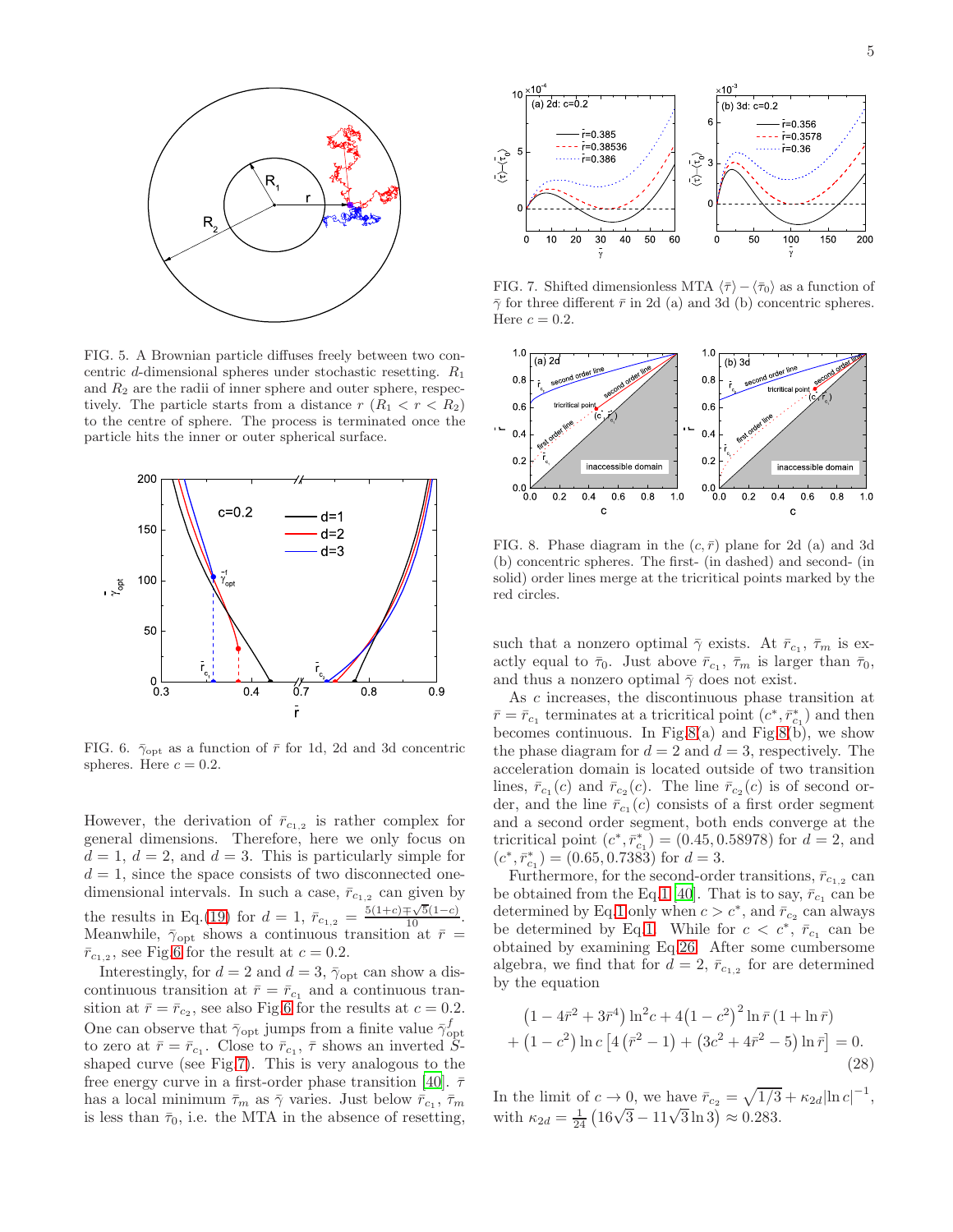

<span id="page-5-2"></span>FIG. 9. Asymptotical behaviors of  $\bar{r}_{c_1}$  and  $\bar{\gamma}_{\text{opt}}^f$  in the limit of  $c \to 0$  for 2d (a-b) and 3d (c-d) concentric spheres. The lines indicate the results of fitting.

For  $d = 3$ ,  $\bar{r}_{c_1,2}$  are determined by the equation

<span id="page-5-1"></span>
$$
(7\bar{r}^4 + 7\bar{r}^3 - 3\bar{r}^2 - 3\bar{r}) + c (10 - 23\bar{r} - 3\bar{r}^2 + 7\bar{r}^3) + c^2 (20 - 23\bar{r} - 3\bar{r}^2) + c^3 (10 - 3\bar{r}) = 0.
$$
 (29)

For  $c = 0$ , the solution of Eq[.29](#page-5-1) is  $\bar{r}_{c_1} = 0$  and  $\bar{r}_{c_2} = \sqrt{3/7}$ , in accordance with the results of threedimensional sphere. In the limit of  $c \rightarrow 0$ , we have  $\bar{r}_{c_2} = \sqrt{3/7} + \kappa_{3d}c$ , with  $\kappa_{3d} = \frac{201\sqrt{21} - 847}{168} \approx 0.441$ .

Finally, we investigate asymptotical behaviors of  $\bar{r}_{c_1}$ and  $\bar{\gamma}_{\text{opt}}^f$  in the limit of  $c \to 0$ , as shown in Fig[.9\(](#page-5-2)a-b) and Fig[.9\(](#page-5-2)c-d) for  $d = 2$  and  $d = 3$ , respectively. For  $d=2, \bar{r}_{c_1}$  and  $\bar{\gamma}_{\text{opt}}^f$  show a rather slow change with c as  $c \rightarrow 0$ , which can be fitted as  $\bar{r}_{c_1} = 0.396|\ln c|^{-0.541}$  and  $\bar{\gamma}_{\text{opt}}^f = 20.06 \left| \ln c \right| + 7.81.$  While for  $d = 3$ ,  $\bar{r}_{c_1}$  and  $\bar{\gamma}_{\text{opt}}^f$ vary with c in a power-law way:  $\bar{r}_{c_1} = 0.532c^{0.352}$  and  $\bar{\gamma}_{\text{opt}}^f = 29.59c^{-0.625}.$ 

### V. CONCLUSIONS

In conclusion, we have investigated the effect of stochastic resetting on first passage properties of a freely diffusing particle inside a sphere or between two concentric spheres, where the spherical surfaces are absorbing boundaries. In the systems, we have observed the socalled "resetting transition" when the initial distance r of the particle to the origin is varied. For a d-dimensional sphere of radius R, there exists a critical value of  $r = r_c$ , above which the resetting can make the MTA minimal at a nonzero  $\gamma$ . For  $r < r_c$  the MTA increases monotonically with  $\gamma$ , and thus the resetting is detrimental to optimization of the MTA. We have derived a general result of  $r_c$ , see Eq[.19,](#page-2-6) which is a dimension-dependent quantity. For the particle between two d-dimensional spheres, there are two critical values of  $r = r_{c_{1,2}}$   $(r_{c_1} < r_{c_2})$ , for which the MTA can be optimized when  $r < r_{c_1}$  or when  $r > r_{c_2}$ .

When the ratio  $c$  of the radius of inner sphere to that of outer sphere is less than a critical value, the resetting transition at  $r = r_{c_1}$  is of first order, and the transition at  $r = r_{c2}$  is of second order. Otherwise, the two transitions are of second order. When the transitions are second order, we have derived the equations for determining these transition points in two dimensions and three dimensions (see Eq.  $(28)$  and Eq.  $(29)$ , respectively). Furthermore, we have presented the asymptotic analysis for  $r_{c_1,2}$  and the optimal resetting rate when the first order transition occurs at  $r = r_{c_1}$  in the limit  $c \to 0$ , which shows that the asymptotic behaviors between two dimensions and three dimensions are essentially different.

It is well-known that the first passage of a Brownian particle in the absence of resetting depends highly on the spatial dimensions [\[1](#page-6-0), [3\]](#page-6-37). From that aspect, our results again unveil the vital role of spatial dimensions on the resetting transition in a spherically symmetric bounded domain. In the future, it is worth considering cases where the particle experiences a radial potential drift or in the presence of active driving. It would also be interesting to study the resetting Brownian motion in a bounded domain with a more complex boundary, such as a small absorbing window on the otherwise reflecting boundary. These extensions may provide a valuable understanding for controlling intracellular transport such as proteins and other molecular products moving to their correct location in a plasma membrane, and diffusion-limited reactions [\[1,](#page-6-0) [5\]](#page-6-2).

# <span id="page-5-0"></span>Appendix A: Simulation details

In the resetting Brownian motion model, the position  $x(t)$  of a Brownian particle is reset to the origin  $x(0)$ randomly in time according to a Poission process with a constant rate  $\gamma$ . In a time interval dt, the position follows the stochastic Langevin dynamics

<span id="page-5-3"></span>
$$
x_i(t+dt) = \begin{cases} x_i(t) + \sqrt{2Ddt}\xi_i(t), & \text{with prob. } 1 - \gamma dt, \\ x_i(0), & \text{with prob. } \gamma dt, \\ (A1) \end{cases}
$$

where  $x_i$  is the *i*<sup>th</sup> component of  $x$  in the Cartesian coordinate system, D is the diffusion coefficient, and  $\xi_i(t)$  is a Gaussian white noise with mean zero and variance given by  $\langle \xi_i(t) \xi_j(t') \rangle = \delta_{ij} \delta(t-t')$ . The noise is generated via the Box-Muller algorithm [\[75\]](#page-7-4).

In the beginning of simulation, the Brownian particle is placed inside a bounded domain,  $x(0) \in \Omega$ . The position of the particle is updated in terms of Eq.[\(A1\)](#page-5-3), and the simulation ends when the particle crosses the boundary  $\partial\Omega$  of the domain. The time to absorption at the boundary is given by

$$
\tau_0 = \inf \{ t : \mathbf{x}(t) \notin \Omega \} . \tag{A2}
$$

In the simulation, we have set  $D = 0.1$  and  $dt = 10^{-5}$ . For each datum, we have performed  $10<sup>5</sup>$  independent simulations to obtain the mean time to adsorption  $\langle \tau_0 \rangle$ .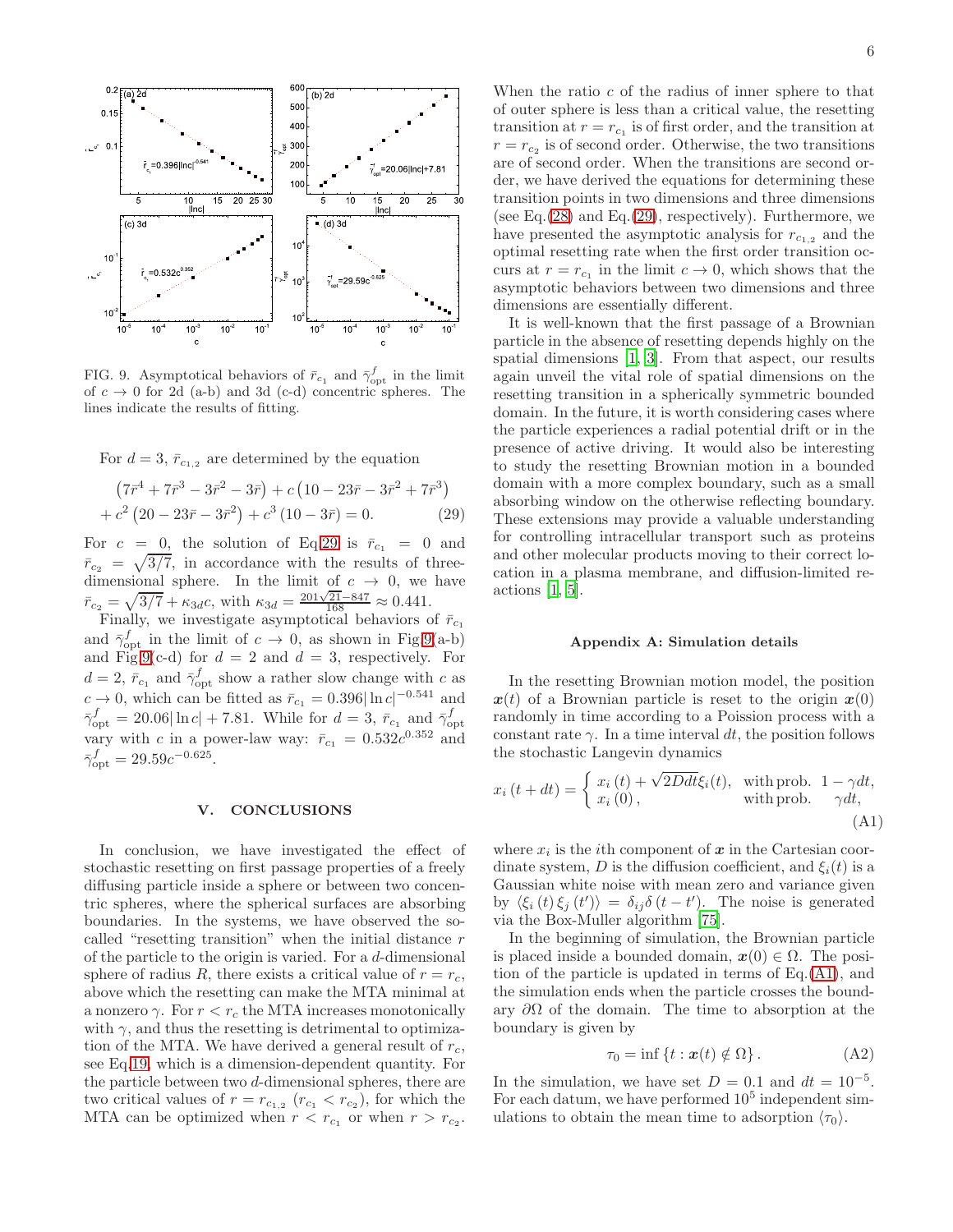#### ACKNOWLEDGMENTS

This work is supported by the National Natural Science Foundation of China (Grants No. 11875069 and No 61973001) and the Key Scientific Research Fund of Anhui Provincial Education Department under (Grant No. KJ2019A0781).

- <span id="page-6-0"></span>[1] S. Redner, A guide to first-passage processes (Cambridge University Press, 2001).
- <span id="page-6-33"></span>[2] N. G. Van Kampen, Stochastic processes in physics and chemistry, vol. 1 (Elsevier, 1992).
- <span id="page-6-37"></span>[3] J. Klafter and I. M. Sokolov, First steps in random walks: from tools to applications (Oxford University Press, 2011).
- <span id="page-6-1"></span>[4] A. J. Bray, S. N. Majumdar, and G. Schehr, Advances in Physics 62, 225 (2013).
- <span id="page-6-2"></span>[5] P. C. Bressloff and J. M. Newby, Rev. Mod. Phys. 85, 135 (2013).
- <span id="page-6-3"></span>[6] O. Bénichou, C. Loverdo, M. Moreau, and R. Voituriez, Rev. Mod. Phys. 83, 81 (2011).
- <span id="page-6-4"></span>[7] R. Pastor-Satorras, C. Castellano, P. Van Mieghem, and A. Vespignani, Rev. Mod. Phys. 87, 925 (2015).
- <span id="page-6-5"></span>[8] M. R. Evans, S. N. Majumdar, and G. Schehr, Journal of Physics A: Mathematical and Theoretical 53, 193001 (2020).
- <span id="page-6-6"></span>[9] L. Kusmierz, S. N. Majumdar, S. Sabhapandit, and G. Schehr, Phys. Rev. Lett. 113, 220602 (2014).
- <span id="page-6-7"></span>[10] L. Kus´mierz and E. Gudowska-Nowak, Phys. Rev. E 92, 052127 (2015).
- <span id="page-6-8"></span>[11] A. Montanari and R. Zecchina, Phys. Rev. Lett. 88, 178701 (2002).
- <span id="page-6-9"></span>[12] S. Reuveni, M. Urbakh, and J. Klafter, Proceedings of the National Academy of Sciences 111, 4391 (2014).
- <span id="page-6-10"></span>[13] T. Rotbart, S. Reuveni, and M. Urbakh, Physical Review E 92, 060101 (2015).
- <span id="page-6-11"></span>[14] M. R. Evans and S. N. Majumdar, Physical review letters 106, 160601 (2011).
- <span id="page-6-12"></span>[15] M. R. Evans and S. N. Majumdar, Journal of Physics A: Mathematical and Theoretical 44, 435001 (2011).
- [16] M. R. Evans and S. N. Majumdar, Journal of Physics A: Mathematical and Theoretical 47, 285001 (2014).
- [17] A. Pal, Physical Review E 91, 012113 (2015).
- [18] D. Boyer and C. Solis-Salas, Phys. Rev. Lett. 112, 240601 (2014).
- [19] J. M. Meylahn, S. Sabhapandit, and H. Touchette, Physical Review E 92, 062148 (2015).
- [20] A. Nagar and S. Gupta, Phys. Rev. E **93**, 060102 (2016).
- <span id="page-6-24"></span>[21] A. Pal and S. Reuveni, Physical review letters 118, 030603 (2017).
- <span id="page-6-35"></span>[22] A. Chechkin and I. Sokolov, Physical review letters  $121$ , 050601 (2018).
- [23] S. Belan, Phys. Rev. Lett. **120**, 080601 (2018).
- <span id="page-6-16"></span>[24] M. Magoni, S. N. Majumdar, and G. Schehr, Physical Review Research 2, 033182 (2020).
- [25] B. De Bruyne, J. Randon-Furling, and S. Redner, Physical Review Letters 125, 050602 (2020).
- [26] A. Pal, I. Eliazar, and S. Reuveni, Phys. Rev. Lett. 122. 020602 (2019).
- [27] A. P. Riascos, D. Boyer, P. Herringer, and J. L. Mateos.
- Phys. Rev. E 101, 062147 (2020).
- [28] M. R. Evans and S. N. Majumdar, Journal of Physics A: Mathematical and Theoretical 51, 475003 (2018).
- [29] V. Kumar, O. Sadekar, and U. Basu, Phys. Rev. E 102, 052129 (2020).
- <span id="page-6-13"></span>[30] F. Huang and H. Chen, Phys. Rev. E 103, 062132 (2021).
- <span id="page-6-14"></span>[31] O. Tal-Friedman, A. Pal, A. Sekhon, S. Reuveni, and Y. Roichman, The journal of physical chemistry letters 11, 7350 (2020).
- <span id="page-6-15"></span>[32] B. Besga, A. Bovon, A. Petrosyan, S. N. Majumdar, and S. Ciliberto, Physical Review Research 2, 032029 (2020).
- <span id="page-6-17"></span>[33] S. Gupta, S. N. Majumdar, and G. Schehr, Physical review letters 112, 220601 (2014).
- [34] J. Fuchs, S. Goldt, and U. Seifert, EPL (Europhysics Letters) 113, 60009 (2016).
- [35] A. Pal and S. Rahav, Physical Review E 96, 062135 (2017).
- <span id="page-6-18"></span>[36] D. Gupta, C. A. Plata, and A. Pal, Physical review letters 124, 110608 (2020).
- <span id="page-6-19"></span>[37] D. Campos and V. m. c. Méndez, Phys. Rev. E  $92$ , 062115 (2015).
- <span id="page-6-20"></span>[38] C. Christou and A. Schadschneider, J. Phys. A: Math. Theor. 48, 285003 (2015).
- <span id="page-6-21"></span>[39] A. Chatterjee, C. Christou, and A. Schadschneider, Phys. Rev. E 97, 062106 (2018).
- <span id="page-6-22"></span>[40] A. Pal and V. V. Prasad, Phys. Rev. Research 1, 032001 (2019).
- <span id="page-6-23"></span>[41] S. Reuveni, Phys. Rev. Lett. **116**, 170601 (2016).
- <span id="page-6-25"></span>[42] R. G. Gallager, Stochastic Processes: Theory for Applications (Cambridge: Cambridge University Press, 2013).
- <span id="page-6-26"></span>[43] A. Pal, S. Kostinski, and S. Reuveni, arXiv:2108.07018 (2021).
- <span id="page-6-27"></span>[44] X. Durang, S. Lee, L. Lizana, and J.-H. Jeon, J. Phys. A: Math. Theor. 52, 224001 (2019).
- <span id="page-6-36"></span>[45] A. Pal and V. V. Prasad, Phys. Rev. E **99**, 032123 (2019).
- <span id="page-6-28"></span>[46] O. L. Bonomo and A. Pal, Phys. Rev. E 103, 052129 (2021).
- [47] S. Ray, D. Mondal, and S. Reuveni, J. Phys. A: Math. Theor. 52, 255002 (2019).
- [48] S. Ahmad, I. Nayak, A. Bansal, A. Nandi, and D. Das, Phys. Rev. E 99, 022130 (2019).
- [49] S. Ray and S. Reuveni, J. Chem. Phys. 152, 234110 (2020).
- <span id="page-6-34"></span>[50] S. Ray, J. Chem. Phys. **153**, 234904 (2020).
- <span id="page-6-29"></span>[51] S. Ray and S. Reuveni, J. Chem. Phys. 154, 171103 (2021).
- <span id="page-6-30"></span>[52] S. Ahmad and D. Das, Phys. Rev. E 102, 032145 (2020).
- <span id="page-6-31"></span>[53] Z. Schuss, J. Sci. Comput. 53, 194 (2012).
- <span id="page-6-32"></span>[54] O. Bénichou and R. Voituriez, Phys. Rev. Lett. 100, 168105 (2008).
- [55] T. Debnath, P. Chaudhury, T. Mukherjee, D. Mondal, and P. K. Ghosh, J. Chem. Phys. 155, 194102 (2021).